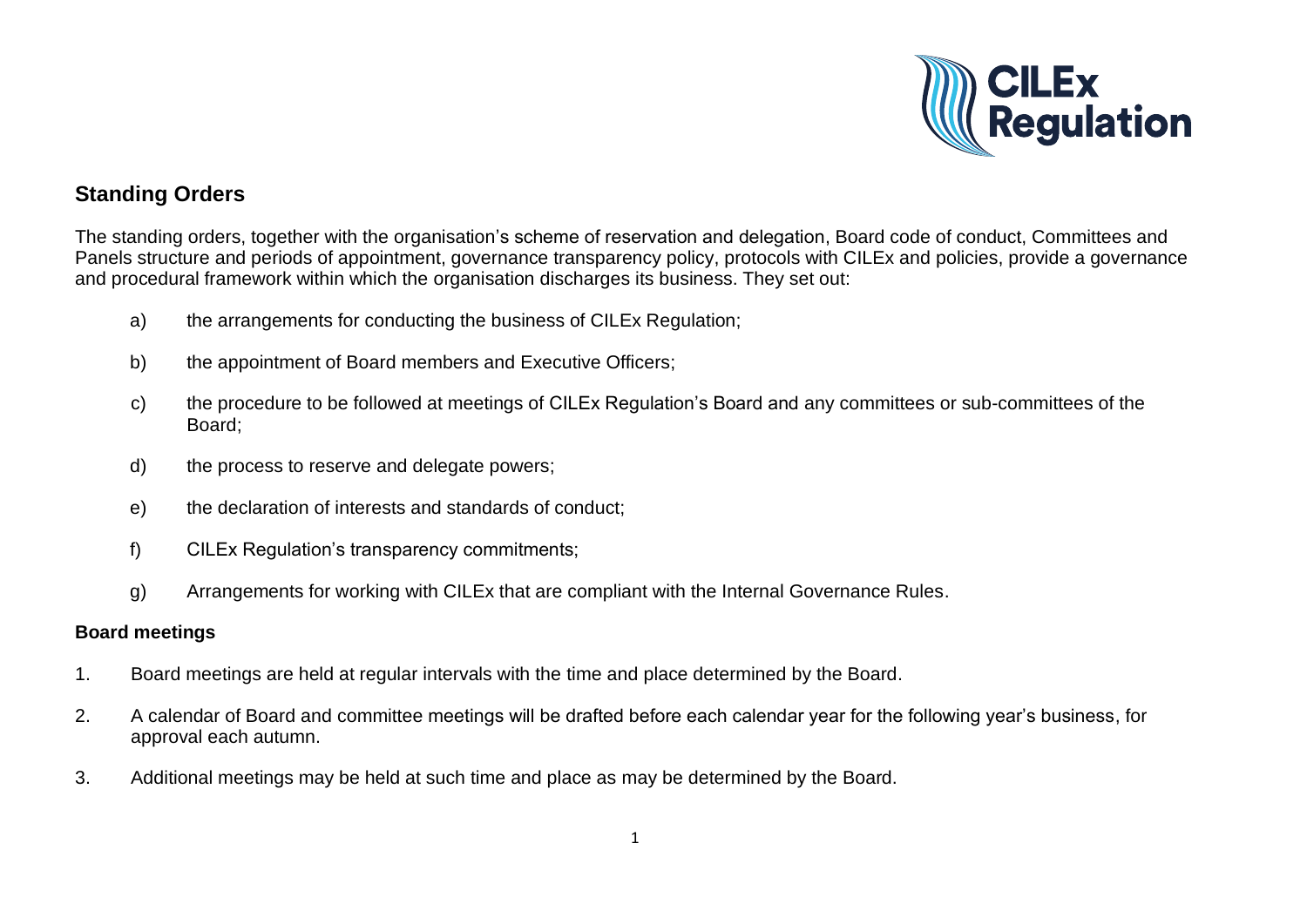

- $4.$ At each meeting of the Board the minutes of the last meeting shall, if available, be taken as an agenda item and, if agreed to be accurate, signed as a true record by the Chair of the meeting. Minutes of the previous meeting will always be taken as an agenda item at scheduled meetings of the Board.
- 5. The agenda and papers for each meeting will normally be despatched to Board Members no later than six calendar days before the meeting. Late papers shall be sent only in exceptional circumstances, and shall be considered only with the consent of the Chair.
- 6. At a meeting, the Chair shall preside. If the Chair is absent, the members in attendance shall choose one of their number to preside for that meeting as set out below (24). The decision of the Chair on questions of order, relevancy and regularity and their interpretation of governance documents at the meeting shall be final.

### **Power to call meetings**

7. Any meeting of all the Board members can declare itself a Board meeting. However, the Board will aim to hold Board meetings that are open to the public with notice in advance where possible, in line with the Governance Transparency Policy. Any quorate group of Board members may call for a Board meeting. However, other than in exceptional circumstances, Board members will request additional meetings of the Board at any time through the Chair. The Chair and Secretariat will use best endeavours to arrange, within ten working days of such a request, a quorate meeting that the maximum possible number of Board members can attend.

# **Notice of meeting**

- 8. Once a meeting has been scheduled, a notice of the meeting, specifying the business proposed to be transacted, shall be delivered to every Board member, or sent by post to the usual place of residence of each Board member or to such other address as may be specified by the Board member. This notice will be available to Board members at least six clear days before the meeting; or if the meeting is called at short notice, then as early as possible before the meeting which, except in exceptional circumstances, should be at least 48 hours of notice must be given of a meeting.
- 9. An accidental omission to serve such notice on any Board member shall not affect the validity of the meeting.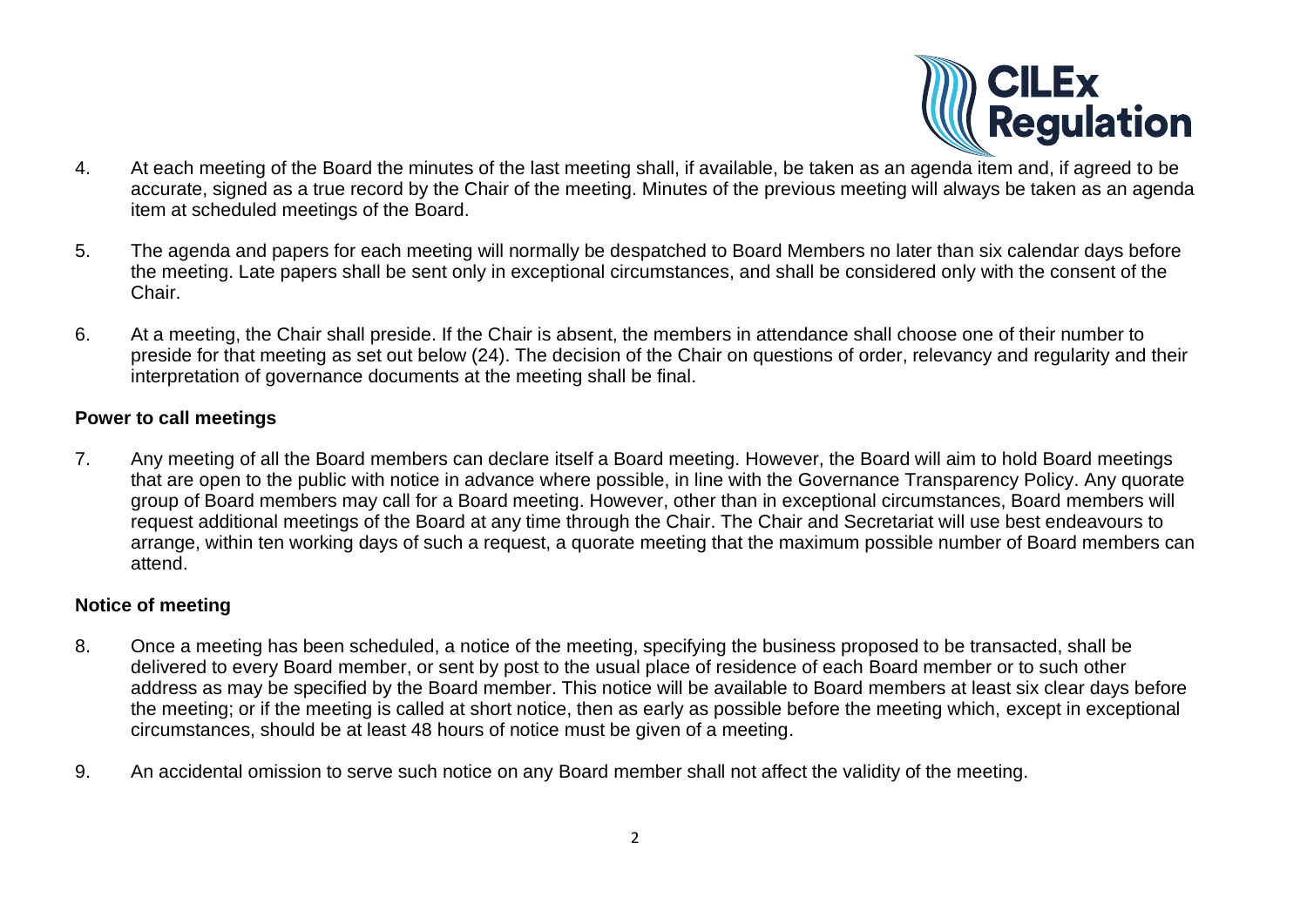

### **Quorum for meetings**

- 10. The memorandum and articles of association of CILEx Regulation Ltd identify that a quorum is two Board members. Other than in exceptional circumstances to be agreed by the Chair, the Chief Executive should ensure that a minimum of three Board members are present at each meeting, with at least one of these being an independent member and one a professional member. There must always be a lay majority (including the chair) when the Board makes any formal decisions.
- 11. There is the presumption that Board members will make best efforts to be physically present at meetings where a meeting is in person, but the Chair may agree to a particular meeting being conducted by video or telephone conferencing if a Board member requests it in advance. For the avoidance of doubt, the presence of a Board member by telephone or video conference constitutes attendance at the meeting, and, therefore, counts towards the quorum.
- 12. The rules on the quorum apply throughout the meeting, for example when the numbers present change as a result of Board Members arriving late, leaving early or declaring an interest. The Secretary shall keep a note of attendance, including any changes, which take place during the meeting. If a meeting is at risk of becoming inquorate, the Secretary shall immediately inform the Chair.
- 13. Whilst it is possible for an inquorate meeting to continue in respect of items purely for discussion, it does not constitute a meeting of the Board and no business decisions can be taken by an inquorate meeting. Specifically, Board members cannot, when inquorate, exercise statutory discretion. Nor do the opinions expressed or conclusions reached, by an inquorate meeting, constitute those of the Board.
- 14. If it is not possible to achieve a quorate meeting due to Board members who are required to ensure a quorate meeting not being available for a significant and sustained period of time, then a suitable alternate may be co-opted to fulfil that role. Chair's action is a more suitable alternative for short-term quoracy issues.
- 15. For the avoidance of doubt, co-opting is only available for exceptional situations where quoracy is not possible. For example, where there is both a vacant post combined with the long-term sickness of another member. It is not envisaged for short-term absence or expediency.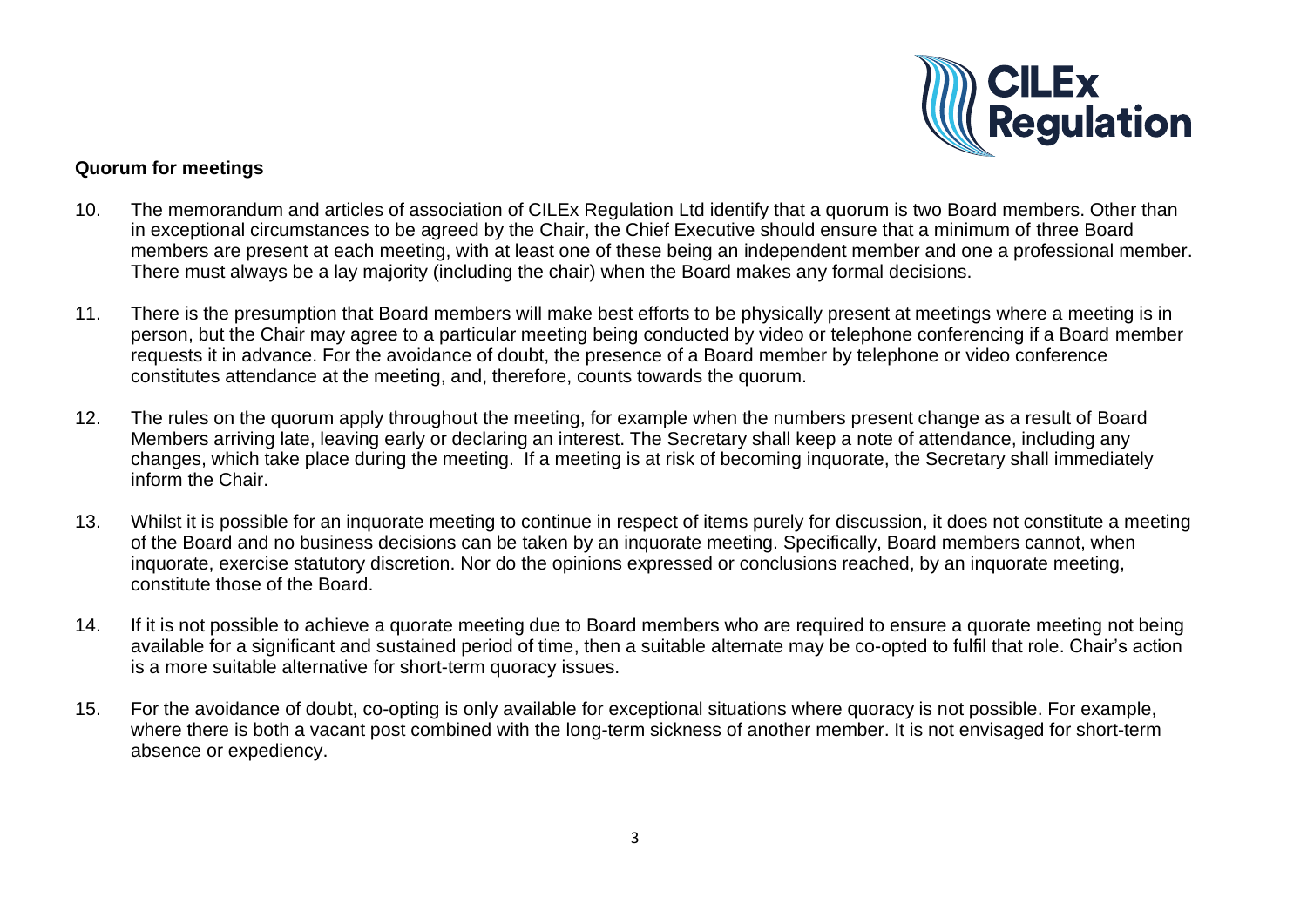

16. The selection of a co-opted member requires the agreement of all fit and available Board members. The LSB must be informed prior to co-opting coming into force, including the justification for the co-opting. The co-opted member ceases to act as soon as the substantive post-holder is available to take up or resume their duties.

### **Regular participants**

- 17. The Board may invite specified individuals to be participants at its meetings in order to inform its decision-making and the discharge of its duties as it sees fit.
- 18. Participants will receive advanced copies of the notice, agenda and papers for Board meetings. They may be invited to attend any or all of the Board meetings, or part(s) of a meeting by the Chair. Any such person may be invited, at the discretion of the Chair to present a report, to give advice or to ask questions but may not vote.

### **Decision-making**

- 19. Decisions of the Board shall be taken and recorded in the minutes of that meeting.
- 20. The Board will normally reach decisions by consensus. However, if any resolution or other question is put to the vote at a meeting, it shall be determined by a majority of the votes of the Board members present and voting on the question, and shall be decided on a show of hands.
- 21. In the case of equality of votes, the Chair or person presiding at the meeting has a second or casting vote. A casting vote can only be used when the Chair has already cast their first vote. There is no requirement that in using a casting vote the Chair should vote the same way as their first vote.
- 22. Any Board member may require their vote, or the fact of their abstention, to be recorded in the minutes of a meeting. However, a declaration by the person presiding at the meeting that a resolution has been carried or not, and an entry to that effect made in the minutes of a meeting, shall be conclusive evidence of the fact, without proof of the number of votes recorded in favour of, or against, the resolution.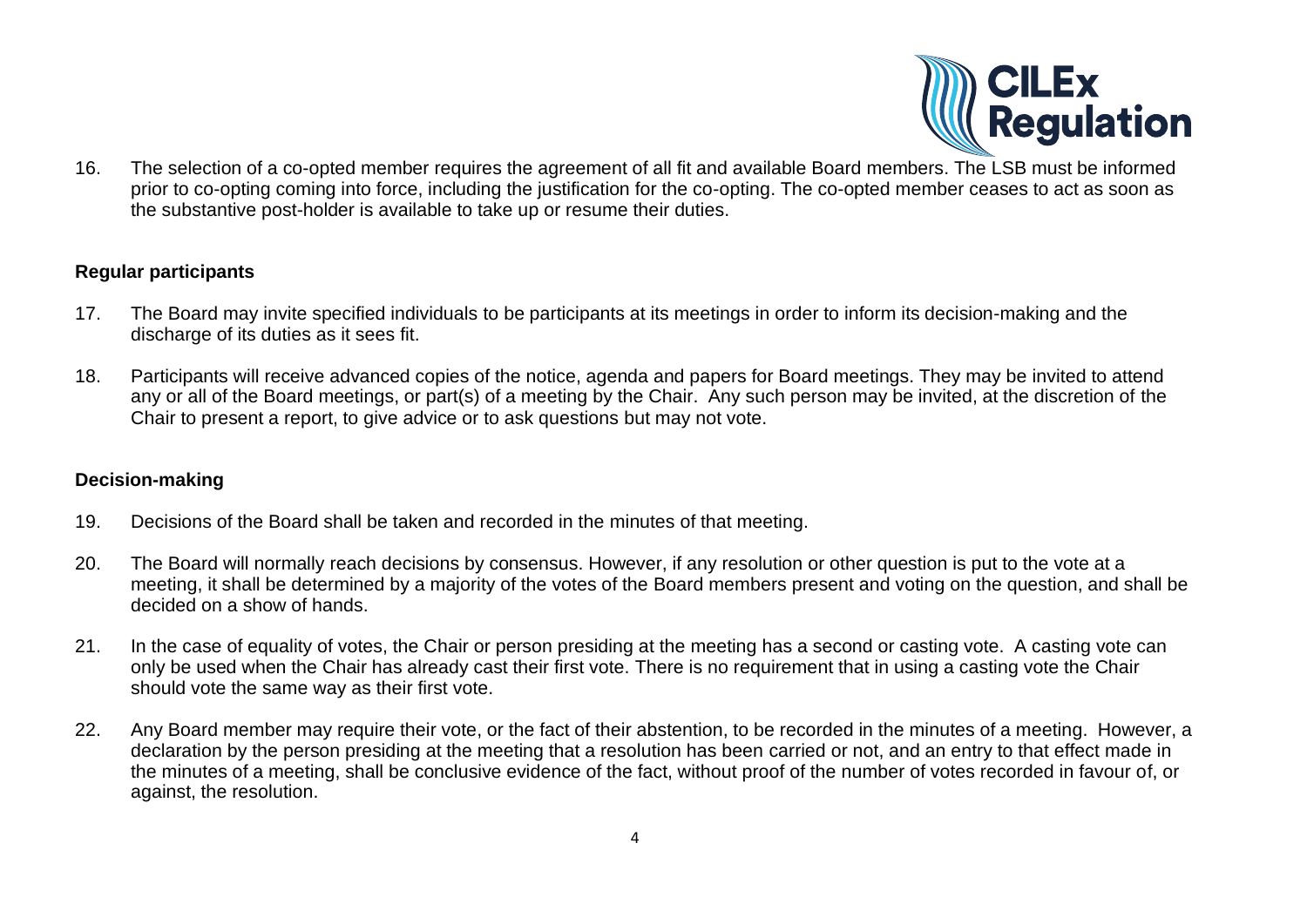

- 23. A resolution (i.e. any formal decision by the Board) may be rescinded or varied at any subsequent meeting of the Board. However, where possible this will not be done unless its reconsideration appears on the agenda for that meeting. A resolution should not normally be overturned or varied, for instance, simply as part of discussions of matters arising from previous minutes. The subject matter must appear as a substantive item on the agenda, including the fact that there is a proposal to vary or rescind a previous decision and the reasons for that proposal.
- 24. Where the Chair is unable to act, the longest serving lay member shall stand in for the Chair if and when required. A quorate Board has the discretion to determine an alternative deputy Chair.

### **Register of attendance**

25. The names of the person presiding and other Board members present at a meeting shall be recorded. Board members attending by video or telephone link will be identified as such.

#### **Minutes**

26. The minutes of the proceedings of each meeting shall be drawn up and submitted for agreement at the next ensuing meeting of the Board where, if affirmed as a correct record, they will be signed off by the person presiding at the meeting. If, exceptionally, no staff member is available to take a note of the meeting, one of the Board members present shall be nominated to take a minute of the meeting and it will be supplied to the Secretary of the Board to be held as part of the record.

#### **Briefing papers between meetings**

27. The Executive may send update briefings to Board members, in the format of agenda papers and with the appropriate item number, as necessary between meetings.

#### **Agreement by correspondence, teleconference and emergency powers**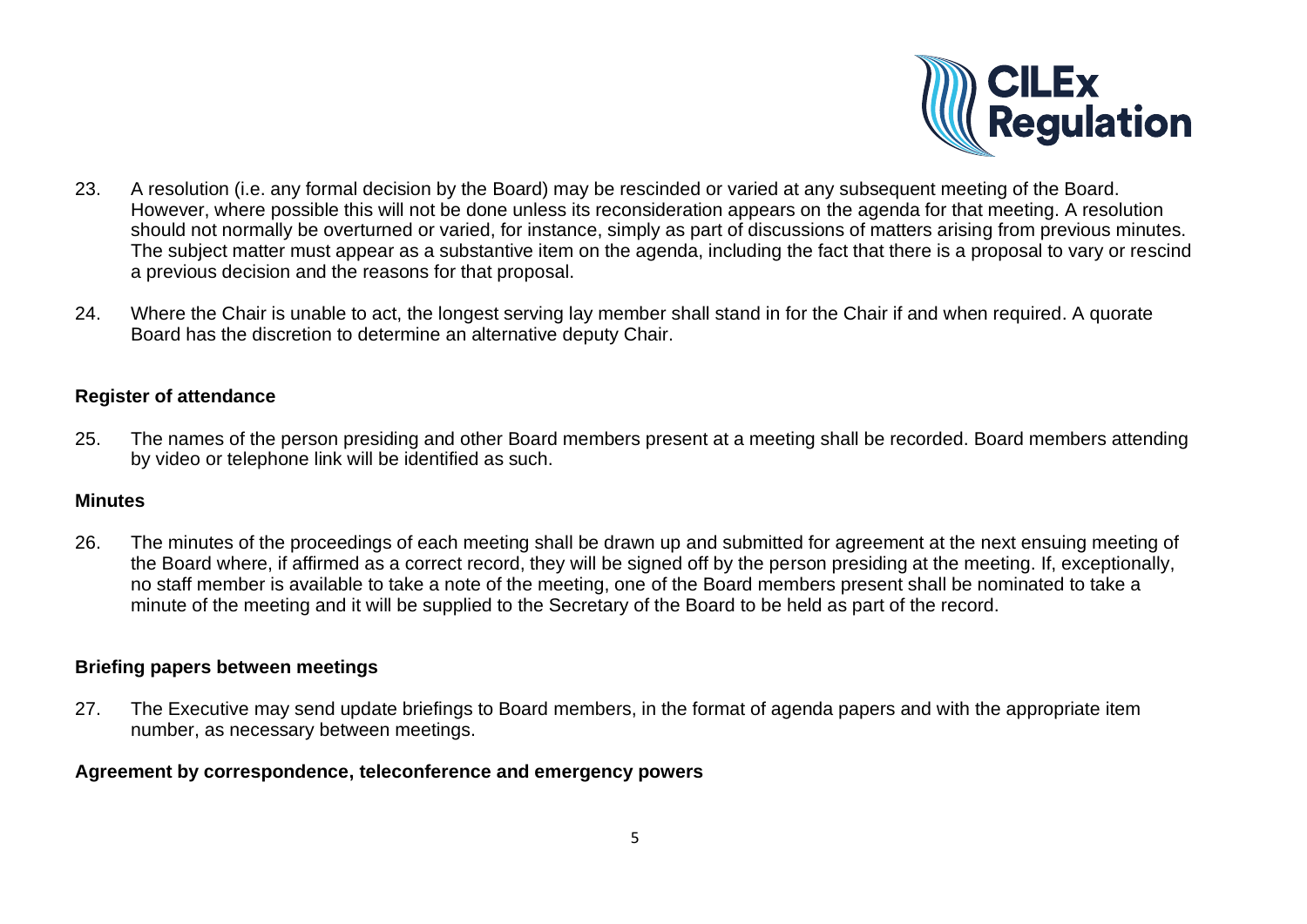

28. It may be necessary for the Board, between meetings, to agree items by correspondence (including electronic correspondence) or via a teleconference. This procedure will be adopted only in exceptional circumstances when necessary and with the prior approval of the Chair on behalf of the Board. The procedure will be as follows:

### **Correspondence**

- If there is an issue requiring the Board's support/agreement, Board members will be asked to sign and date a declaration, if they are in agreement with the recommendation. Electronic email confirmation will constitute a signature and date for these purposes.
- If there is more than one option/recommendation, the Board shall be asked to choose the preferred option and sign and date a declaration confirming this.

### **Teleconference**

- Minutes will be taken at teleconference meetings where a decision of the Board is required.
- 29. Exceptional circumstances will be matters that are judged by the Chair and Chief Executive as too urgent to await the next Board meeting.
- 30. The Secretary to the Board will keep a full record of any items agreed by correspondence, teleconference or emergency powers and these will be confirmed and minuted in the next meeting of the Board.

# **Emergency decisions**

31. It is expected that wherever possible, where it is necessary to take decisions outside of Board meetings, agreement by correspondence or teleconference is used. In exceptional circumstances, where a decision needs to be taken as a matter of emergency, where time does not allow for full Board member consideration (for example, including owing to Board members not being contactable or responding in the timeframe needed), the following process shall be followed: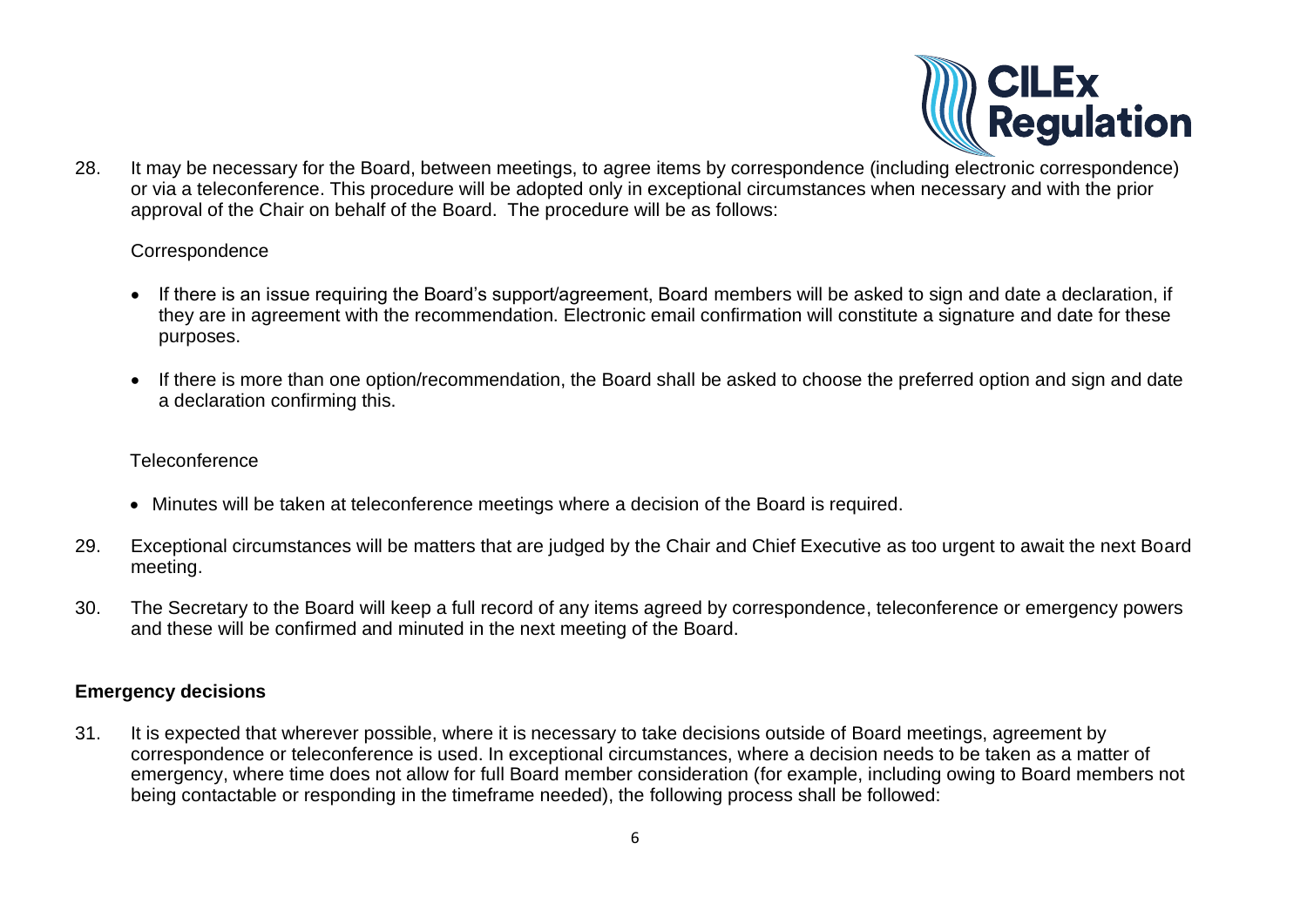

- a) the Chair (or the longest serving Lay Member in the Chair's incontrovertible absence) may make decisions (known as Chair's Action) after taking advice from both:
	- a Professional Board Member
	- The Chief Executive, or in their absence, an Executive Director.
- b) The decision shall be reported to all Board members as soon as is practical and formally reported at the next available Board meeting.
- 32. Only non-conflicted individuals can be involved in emergency powers decision-making. For the avoidance of doubt, Professional Members are not viewed as conflicted for these purposes for matters affecting regulated members generally. Only where all Professional Members are conflicted may a Lay Member take the place of the Professional Board Member for the purposes of taking Chair's Action.

# **Handling conflicts of interest**

- 33. The Chair, and other Board members, should declare any personal or business interests that may conflict, or give the appearance that they may conflict, with their responsibilities as Board members. The rules that follow are intended to ensure that such conflicts are identified at any early stage so that appropriate action can be taken to resolve them. It is also intended to ensure that Board members do not profit personally from the position of Board member, including using for personal gain information or opportunities obtained as a result of being a Board member. Board members are required to keep a Register of Interests and to register any gifts and hospitality. Compliance with rules on conflicts of interest and for gifts and hospitality forms part of the Code of Conduct.
- 34. For the avoidance of doubt, the inclusion of an interest on the Register does not remove the requirement for it to be declared at a meeting.

# **Declarations of interest**

35. Board members should not participate in the discussion or determination of matters in which they have a direct pecuniary interest, which is particular to them, i.e. professional members may take part in debates and decisions relating to general CILEx matters, such as subscription rates, without declaring an interest or leaving the Board meeting.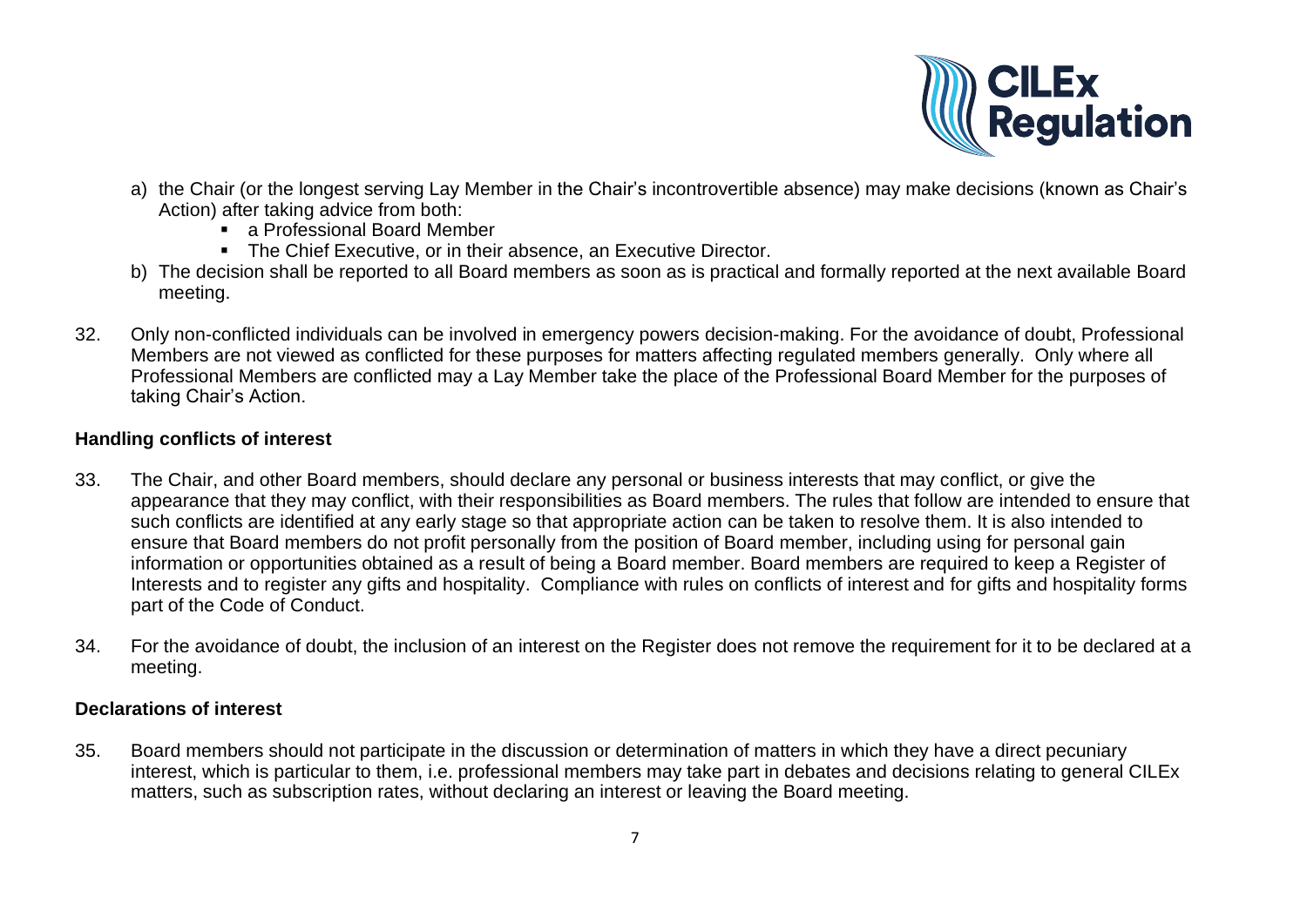

- 36. When an interest is not of a direct pecuniary kind, the interest must be declared and the Chair will decide whether consideration in the discussion or determination of a matter would suggest a real danger of bias. This should be interpreted in the sense that Board members might unwittingly or otherwise unfairly regard with favour, or disfavour, the case of a party to the matter under consideration.
- 37. In considering whether a real danger of bias exists in relation to a particular decision, Board members should take into account:
	- whether they, a close family member, or person living in the same household, or a firm, business or other organisation with which the Board member is connected, are likely to be affected by more than the generality of those affected by the decision in question.
	- whether they, a close family member, or person living in the same household, or a firm, business or other organisation with which the Board member is connected, has an involvement with the decision in another capacity which might prejudice, or be perceived to prejudice, the decision making.
- 38. When a Board member personally benefits, in a similar capacity to any other member of the public, from something that is being discussed, there will not normally be a need to declare an interest. However, there may be occasional circumstances where a Board member feels that there is a danger of perceived bias in their decision-making and, therefore, may choose to declare an interest.
- 39. On receipt of an agenda and papers for a meeting, Board members should alert the Chair to any items where they are considering declaring an interest, in order to resolve any uncertainties in advance. This enables staff to establish if the scheduled meeting is likely to become inquorate during its course.
- 40. At the start of each Board and committee meeting, Board members will be asked to declare any interests. This will be a regular, standing item on the agenda for each meeting.
- 39. In the meeting, Board members should declare any interests as soon as possible after the meeting begins. Where Board members do not participate in the discussion or determination of a matter, they should normally withdraw from the Board meeting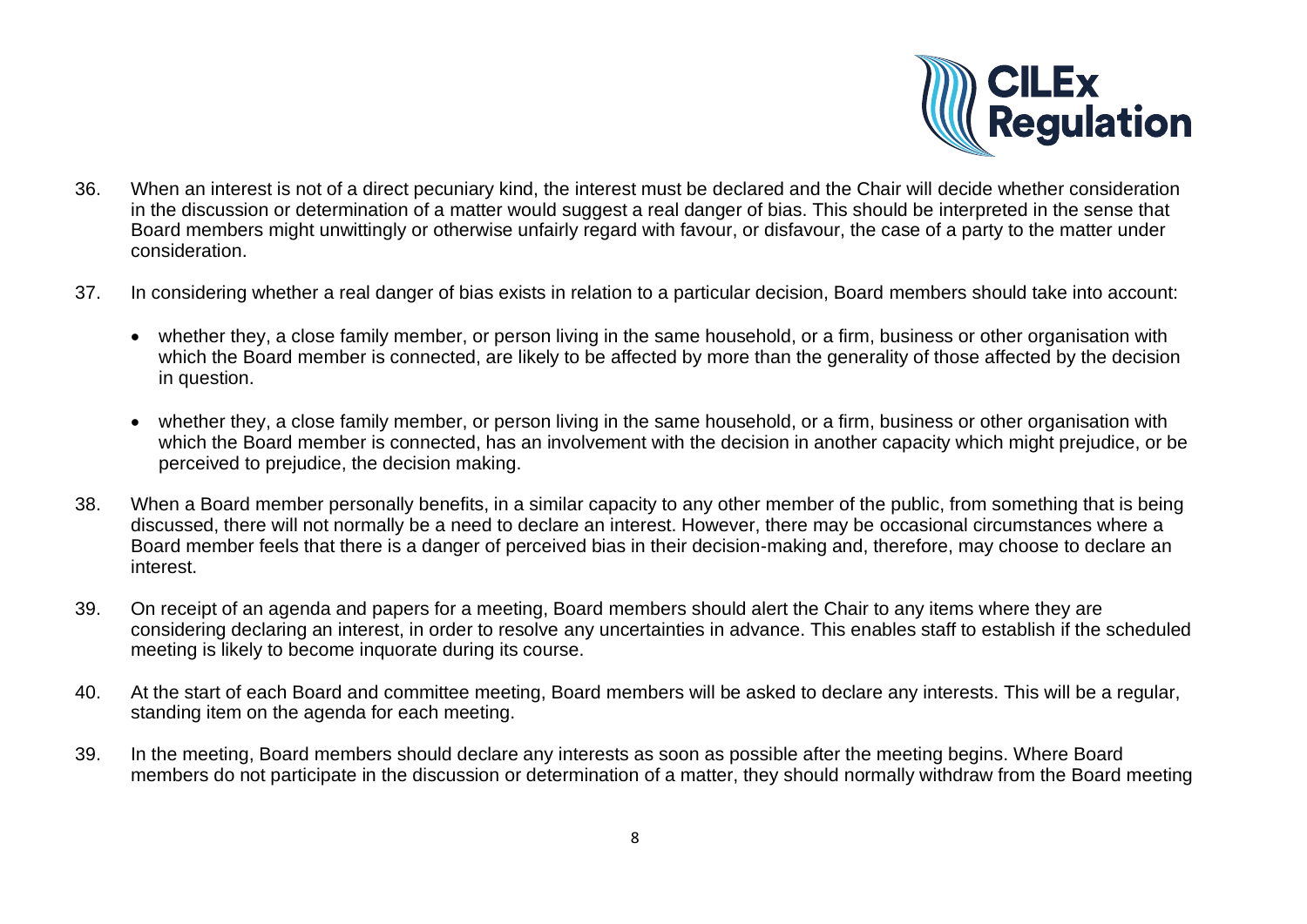

at all points in the meeting where that matter is discussed. This is because the continued presence of someone who has declared an interest might be thought likely to influence the judgement of the other Board members present.

40. Where Board members sit on a committee, the same procedures apply where the committee is being asked for advice prior to a decision being taken by the Board. If a Board member would expect to declare an interest when an item is presented to the Board for decision, they should declare that same interest when the same item comes to committee for advice.

### **Conduct of committee meetings**

- 41. The Board may establish any committee or working party for any such purpose as it considers appropriate and determine the powers, terms of reference and timescale of any such committee or working party.
- 42. Committees may include persons who are neither Board members nor employees. The conduct of committee meetings will be regulated in the same manner as Board meetings unless the Terms of Reference approved by the Board explicitly vary how that committee is conducted.

### **Transparency and Public access to CILEx Regulation information**

- 43. CILEx Regulation is not a public body for the purposes of the Freedom of Information Act.
- 44. CILEx Regulation will publish a Transparency Policy, available on the corporate website, setting out its approach to transparency.
- 45. Admission of public and the press All formal meetings of the Board shall be open to the public and press unless publicity would be prejudicial to the public interest by reason of the confidential nature of the business to be transacted or for other special reasons. For the avoidance of doubt, the confidential section of the Board will not be open to the public, press or CILEx. The Board has the discretion as to whether questions from the public will be taken.
- 46. If a member of the public or press interrupts the proceedings at any meeting, the Chair may order that person to be removed from the meeting or may order the part of the room which is open to the public to be cleared.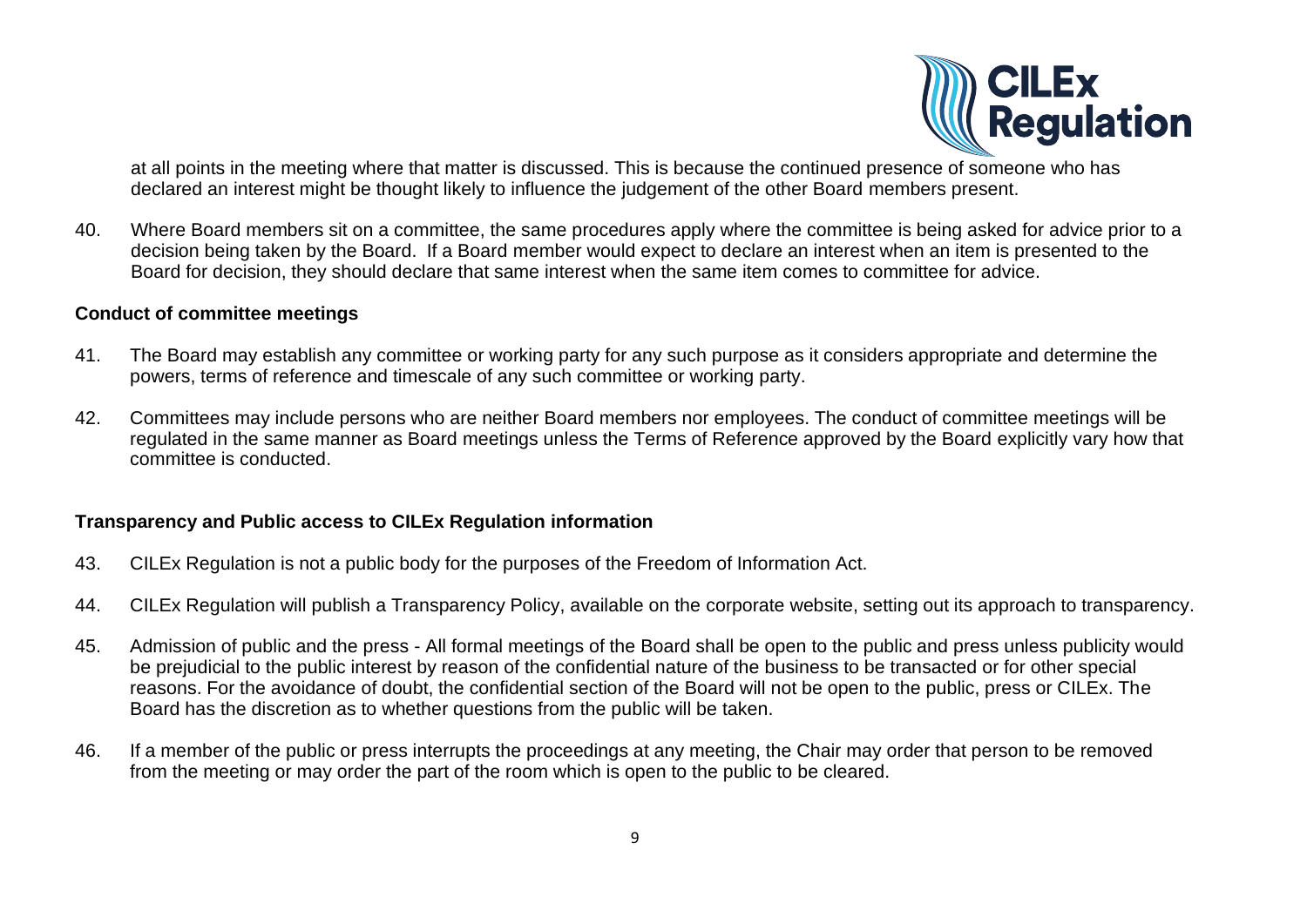

# **Claiming of expenses**

47. Members of the Board, committees and Panels are entitled to claim expenses incurred in respect of carrying out Board, committee or Panel business in accordance with the Expenses Policy in force from time to time.

### **Gifts and Hospitality Register**

- 48. The upper limit on the value of gifts, which may be accepted by staff or members of the Board, is set at £25. Board members should normally refuse to accept any gift offered to them personally unless it is of negligible value or is a promotional item of a value under the £25 ceiling. Presentational items may be accepted by the Chief Executive who will keep a register of such gifts and ensure that they are displayed or used appropriately by CILEx Regulation/CILEx.
- 49. Board members should accept offers of hospitality only if there is a genuine benefit to the CILEx Regulation, through the opportunity to impart or receive information or to represent the CILEx Regulation in the community, or where a meal is in the nature of a working lunch or representational dinner. All hospitality outside of CILEx Regulation received should be notified to the Chief Executive, who will enter it in a register. For the avoidance of doubt, gifts or hospitality from CILEx should be declared.
- 50. If a Board member has any doubt about the propriety of accepting a gift or an invitation, they should consult the Chair.
- 51. The Register of Gifts and Hospitality is open to public inspection.
- 52. In complying with their duties, Board Members are to have regard to the Anti-Bribery Policy.

### **Key Roles – appointment and removal**

53. CILEx Regulation appointments will be made independently of CILEx.

### **Non-Executive Board Member (including the Chair, Lay and Professional Members)**

54. These roles are subject to the following appointments process: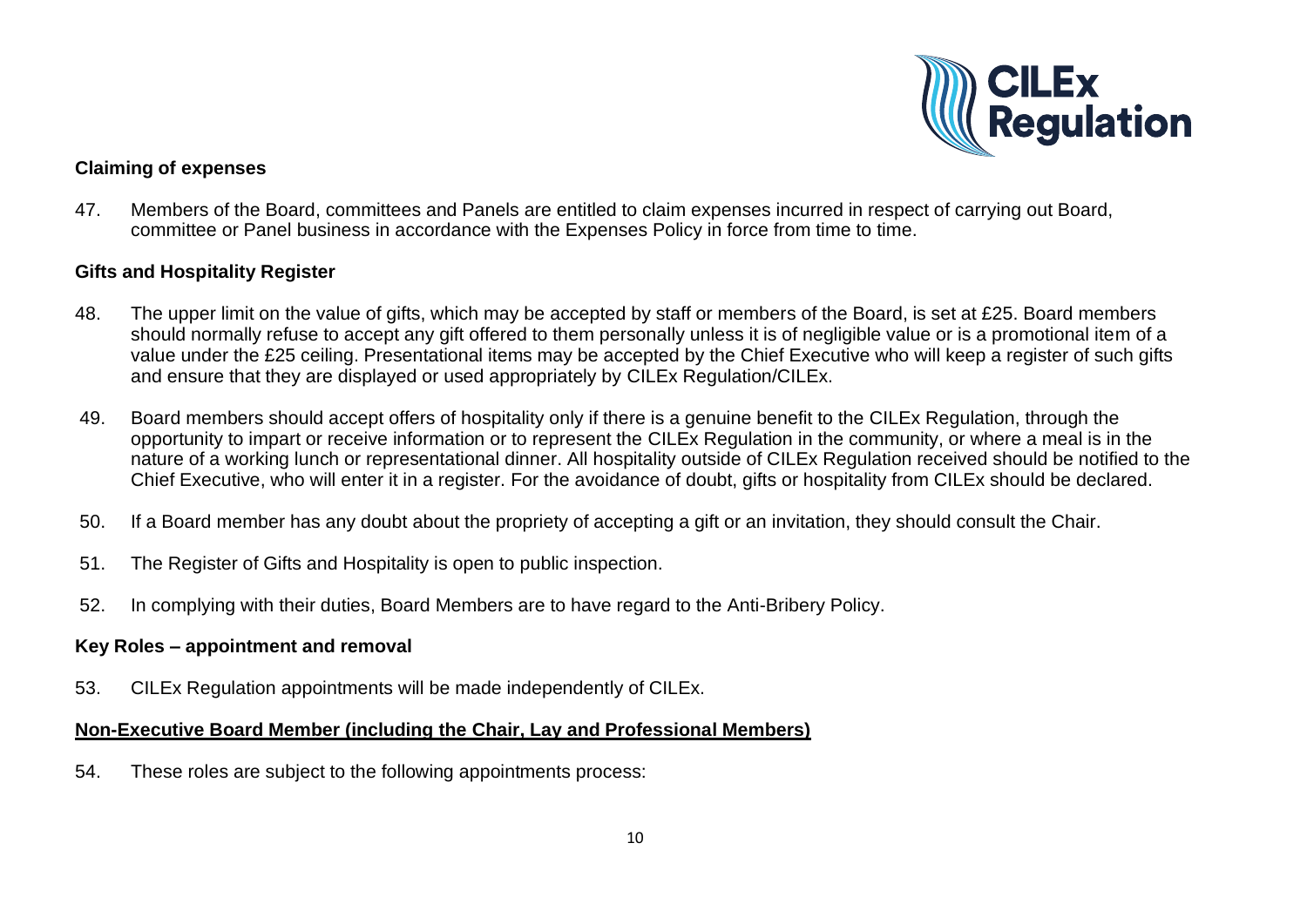

a) **Application –** The organisation will advertise through recognised open, competitive processes

# b) **Eligibility** –

- (i) Lay Members: Must not be or ever have been practising legal service providers
- (ii) Professional Members: Must be Fellows of CILEx (or its successor body)
- c) **Appointment Process** For any appointment, the Board delegates responsibility to an appointments panel determined by the Chair. The Board must be informed of the appointments panel before recruitment takes place. CILEx Regulation will undertake a short listing and interview process for each Board member and will offer the role to the candidates who, in the opinion of the interview panel, best meet the criteria for the role and, through the interview process, demonstrate the ability to undertake the role as defined in the role description.
- d) **Term of Office** Term of Office Board members will be appointed for a term of no more than three years. Subject to the outcome of performance appraisals and agreement of the Chair (or the longest-serving Lay Member if it relates to the Chair) Board members can serve a maximum of two terms (i.e. a maximum six years in total). Renewals require Board endorsement. In exceptional circumstances, the Board may extend the term of office of a Board member for up to a maximum of a year with the agreement of the affected Board member.
- e) **Grounds for removal from office** A Board member may be removed from office if:
	- $\triangleright$  they are or become disqualified from being eligible to be on the Board
	- $\triangleright$  they commit a serious, on-going or repeat breach of the Code of Conduct
	- $\triangleright$  fail to meet the requirements of the role as set out in the role description and person specification
	- $\triangleright$  overwhelmingly do not meet the majority of their annual objectives

Removal from office is determined by a majority vote of a quorate Board, with the member proposed for removal excluded from voting.

f) **Notice period** – Board members are required to give three months' notice, including three months' notice of their intention not to be considered for an extension to their appointment.

# **Chief Executive**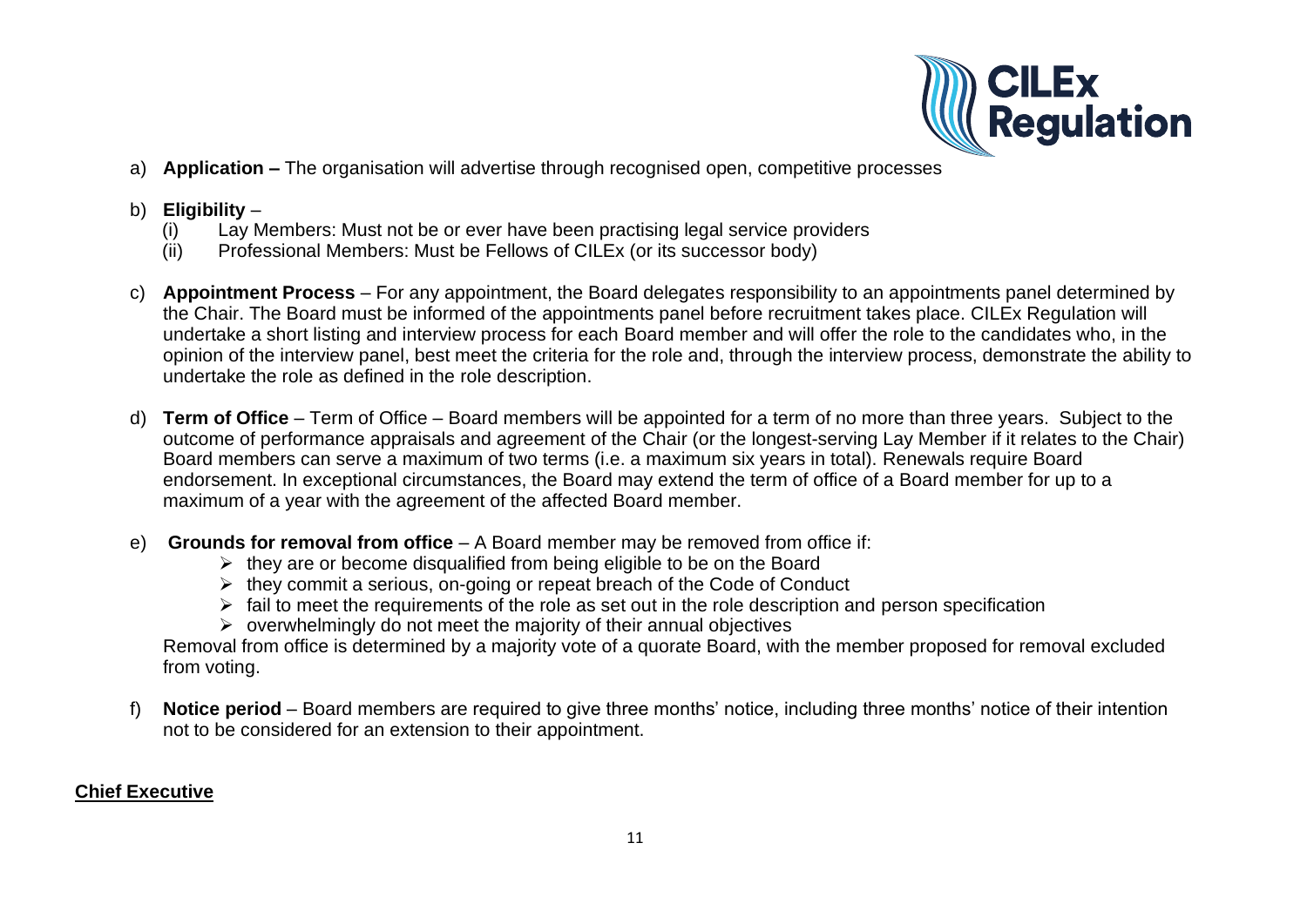

- 55. The Chief Executive is subject to the following appointment process:
	- a) **Application –** The organisation will undertake a national advertising campaign in line with recognised good practice for the appointment of very Senior Managers;
	- b) **Eligibility** Eligibility criteria will be determined at the time of advertising and be based on the needs of CILEx Regulation, legal requirements and recognised best practice;
	- c) **Appointment process** For any appointment, the Board will delegate responsibility to and appointments panel determined by the Chair. The Board must be informed of the appointments panel before recruitment takes place. CILEx Regulation will undertake a short listing and interview process for the role and will offer the role to the candidate who, in the opinion of the interview panel, best meets the criteria for the role and, through the interview process, demonstrates the ability to undertake the role as defined in the job description;
	- d) **Term and conditions** Terms and conditions will be determined at the time in line with recognised good practice;
	- e) **Removal from office** Removal from office is determined by a 75% or higher vote of a quorate Board, having regard to employment law. Barring gross misconduct, the Chief Executive will be entitled to full pay and benefits for the six months notice period;
	- f) **Notice period** Six months.

### **Protocols with CILEx**

56. To ensure compliance with the Internal Governance Rules, protocols with CILEx shall be produced covering joint working arrangements between CILEx Regulation and CILEx.

# **Suspension of Standing Orders**